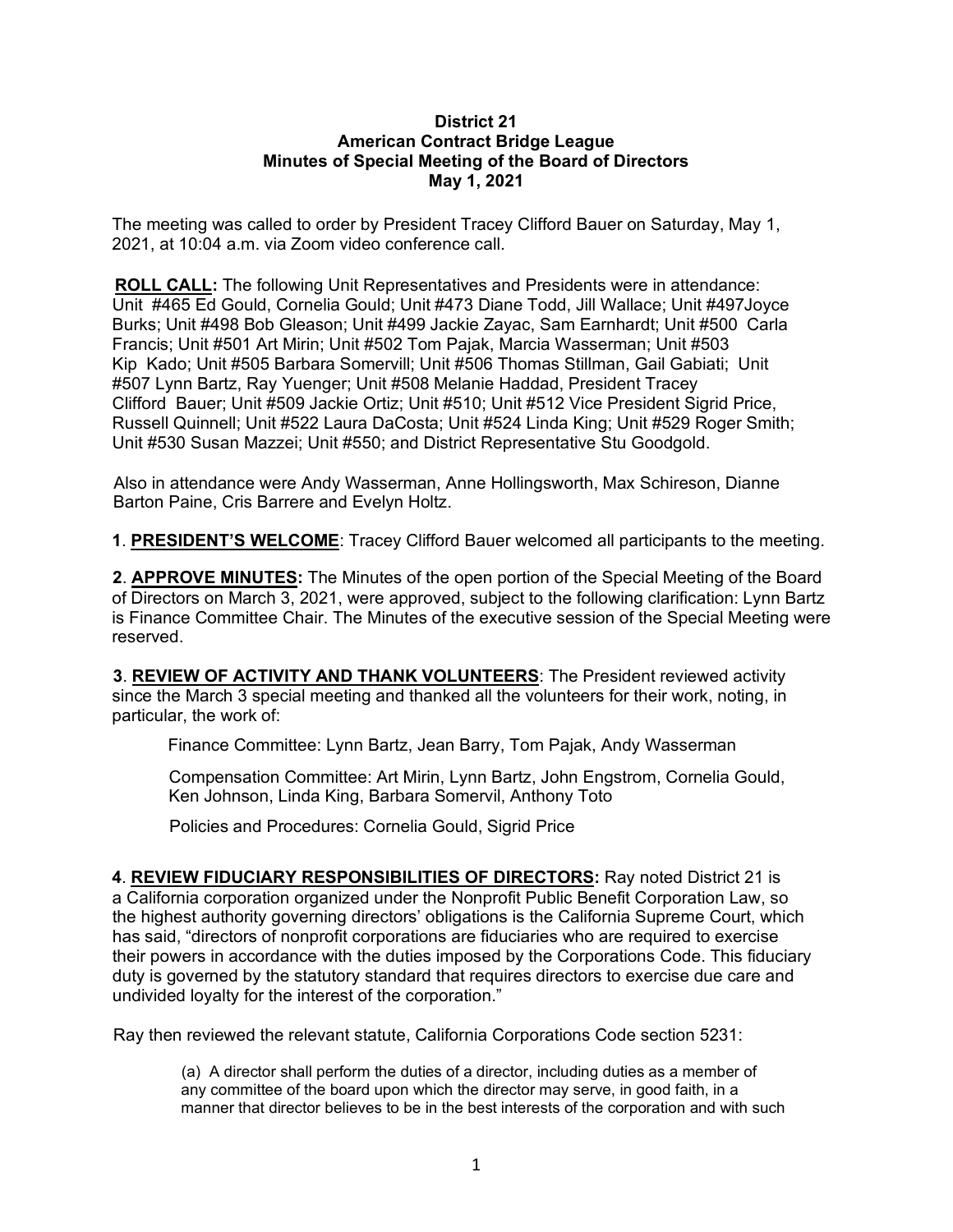care, including reasonable inquiry, as an ordinarily prudent person in a like position would use under similar circumstances.

(b) In performing the duties of a director, a director shall be entitled to rely on information, opinions, reports or statements, including financial statements and other financial data, in each case prepared or presented by:

(1) One or more officers or employees of the corporation whom the director believes to be reliable and competent in the matters presented;

(2) Counsel, independent accountants, or other persons as to matters which the director believes to be within that person's professional or expert competence; or

(3) A committee upon which the director does not serve that is composed exclusively of any or any combination of directors, persons described in paragraph (1), or persons described in paragraph (2), as to matters within the committee's designated authority, which committee the director believes to merit confidence, so long as, in any case, the director acts in good faith, after reasonable inquiry when the need therefor is indicated by the circumstances and without knowledge that would cause that reliance to be unwarranted.

(c) Except as provided in Section 5233, a person who performs the duties of a director in accordance with subdivisions (a) and (b) shall have no liability based upon any alleged failure to discharge the person's obligations as a director, including, without limiting the generality of the foregoing, any actions or omissions which exceed or defeat a public or charitable purpose to which a corporation, or assets held by it, are dedicated.

**5**. **SOURCES OF D21 REVENUE:** The President noted that the District derives income from the following sources:

- Regionals will be reviewed at the June 5 meeting
- STACs will be reviewed at the June 5 meeting
- Grass Roots FUNd vehicle to fund GNT and NAP
- NABC Fundraiser

Tracey noted that she and Jackie Zayac, Chair of the Reno NABC, learned that NABC Fundraisers are available in the three years prior to a NABC to raise funds for NABC's. The ACBL's Grass Roots FUNd Program is available to all districts in the ACBL to raise funds for participation in an NAP and GNT. District 21 has not had a high participation rate in the Grass Roots Funds Program. She reviewed slides showing D21 performance versus other districts in the ACBL.

Steps will be taken to increase district participation in Grass Roots and NABC fundraising programs, which provide opportunities for club games to offer extra masterpoints as well as for Units to run sectionals with regionally rated points and bigger awards. There are also opportunities to run Grass Roots programs at regionals. Tracey and Grant Vance (GNT coordinator) and Susan Mazzei (NAP coordinator) have started a Road to the GNT program. A Club Forum has been formed and this information will be conveyed to clubs.

## **6**. **FINANCE COMMITTEE:**

Accounting Policies and Procedure Manual: The 22-page Accounting Policies and Procedure Manual proposed by the Finance Committee was discussed. The Finance Chair noted it was adapted from a standard non-profit governance template for accounting policies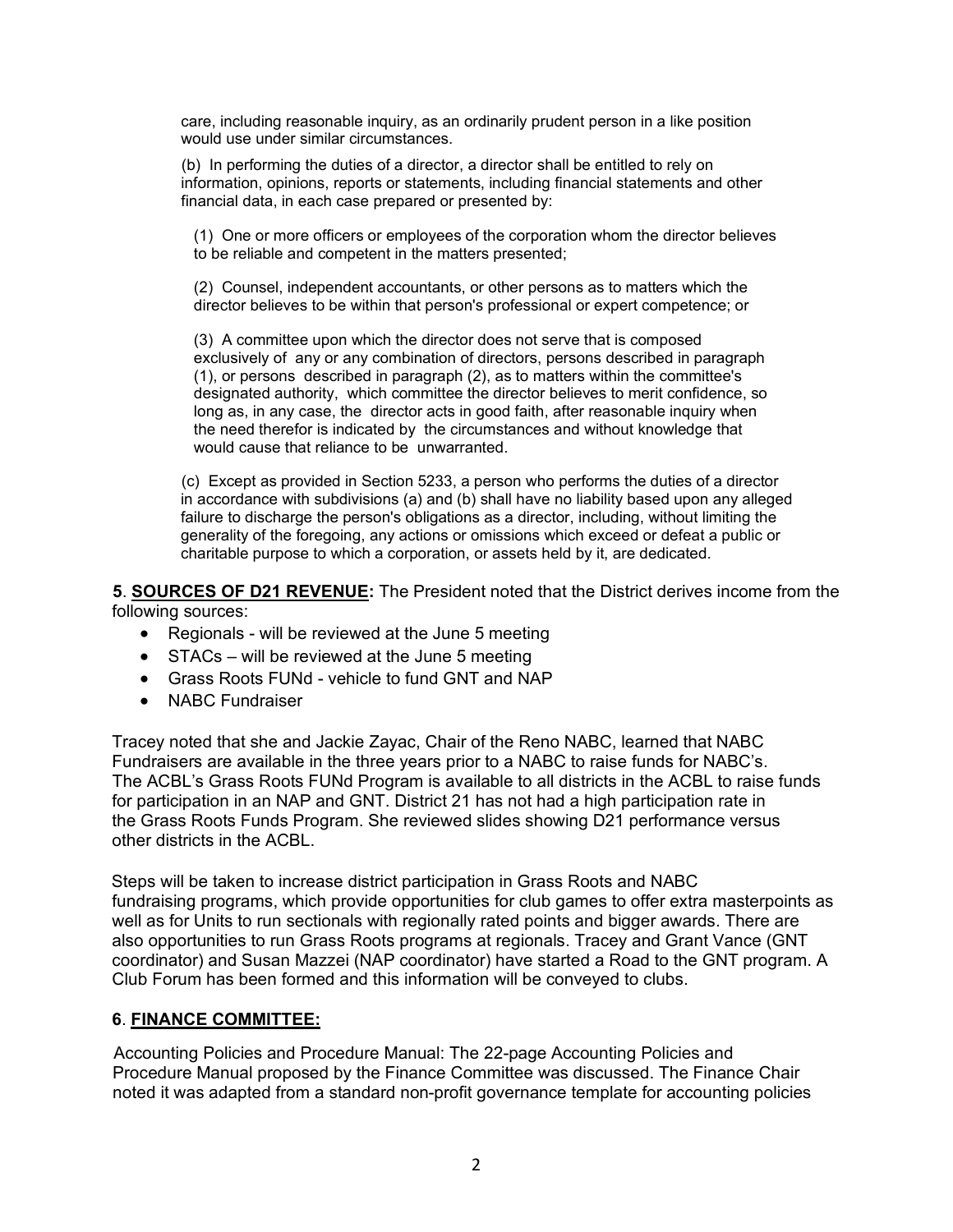and procedures and the Finance Committee put a great deal of thought into preparing it and recommends it be approved.

\*\*Moved that the Accounting Policies and Procedure Manual, proposed by the Finance Committee, be approved. MOTION carried. Jackie Ortiz and Gail Gabiati voting no. Ray Yuenger abstaining.

Review of 2020 Financials: The year-end financial report for 2020 was reviewed and discussed by the Board. Payment for Pam Hughes in respect to the Monterey regional was approved in 2020. Lynn explained that payment to Pam Hughes for the Monterey regional was approved in September 2020 and made in January 2021. However, in discussions with Pam, Pam advised that the work she performed related to the cancelled Monterey 2021 regional tournament occurred primarily in 2020. Therefore, that payment and associated payroll taxes were accrued as 2020 expenses.

\*\*Moved that the 2020 Financials be approved. MOTION carried.

Q1 Review: The Finance Chair reviewed the Q1 2021 Report and noted that the only revenue in Q1 was interest income with a net loss of \$9,100 and a net cash decrease of \$8,400 due to expenses, the bulk of which were salaries. She also noted that with respect to payments made to individuals who were classified as employees, the payments were grossed up so that the net salary payments equaled the checks that had already been issued. In addition, employer taxes were paid on the grossed-up salaries. The total cost to the district of the gross-up and taxes was approximately \$1,500.

Approval of 2020 Tax Return: Tom Pajak noted that the district is required to file federal and state tax returns as are its member units. He worked with all the Units in the district to ensure they are in compliance, preparing returns for them where necessary. All Units have successfully submitted federal and state returns. The District must file federal and state tax returns, which were circulated to the Board in advance of the meeting. Tax returns become public record.

\*\*Moved that the D21 2020 tax returns be approved and filed. MOTION carried.

Tom also ensured that the names of the units have been corrected on the federal and state registrations.

Proposal to Open Brokerage Account: Andy Wasserman thanked Tom for his work in preparing the district's returns as many changes were required as the Finance Committee worked its way through the numbers. Andy reviewed the proposal to open a brokerage account with Vanguard (cost of \$20/year), noting the Finance Committee voted unanimously in favor of it (Andy abstained because he has a Vanguard account). Historically, the District invested its excess funds in one or two large CD's.

The Finance Committee recommends laddering investments (investing in a number of federally insured CD's which mature over time), particularly in today's environment in which interest rates are low. After discussion, the President tabled the Vanguard proposal to the June 5 Board meeting to allow Board members more time to review the proposal.

THE PRESIDENT ANNOUNCED THE START OF AN EXECUTIVE SESSION

THE MEETING RETURNED TO OPEN SESSION